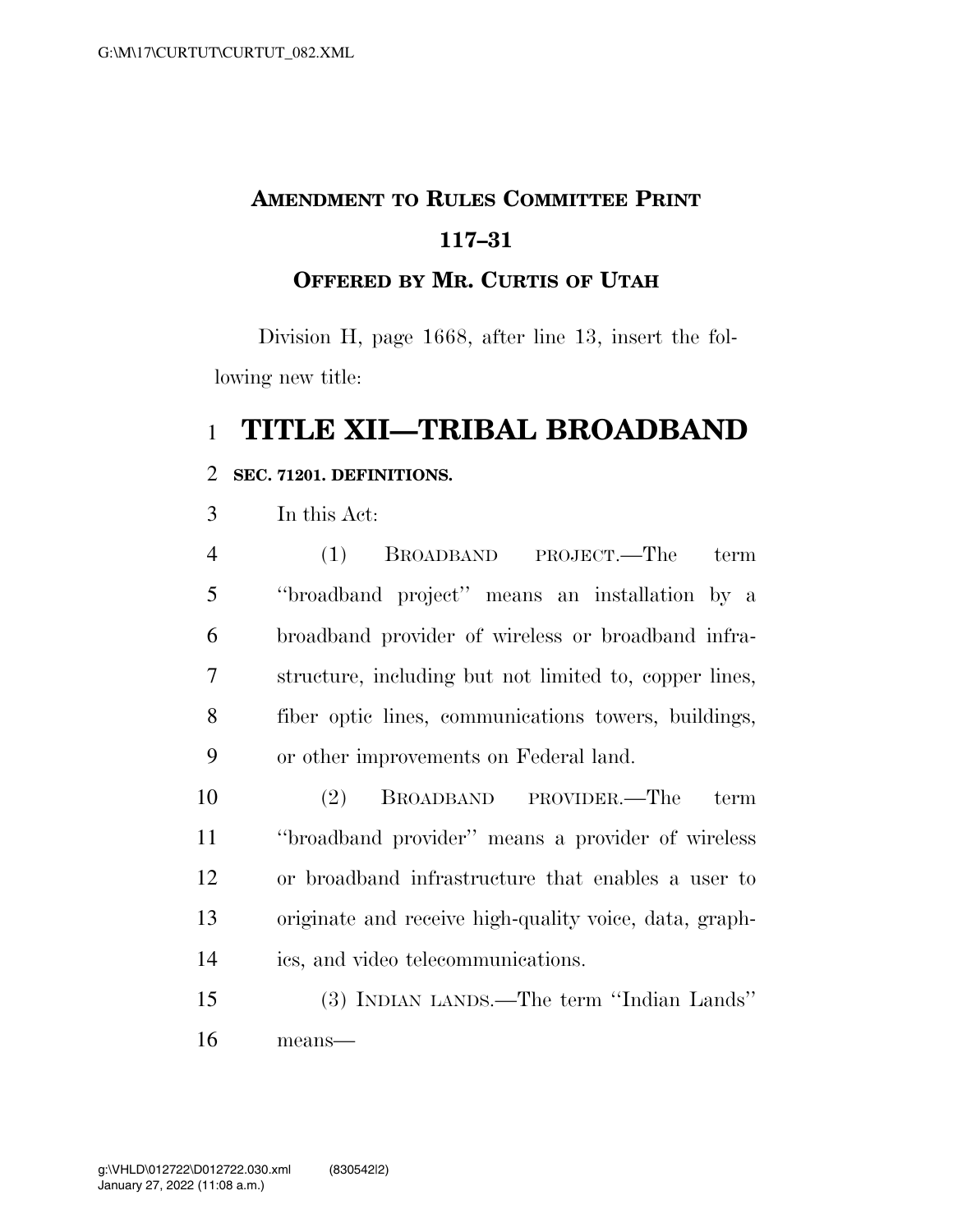| $\mathbf{1}$   | (A) any land owned by an Indian Tribe, lo-               |
|----------------|----------------------------------------------------------|
| $\overline{2}$ | cated within the boundaries of an Indian res-            |
| 3              | ervation, pueblo, or rancheria; or                       |
| $\overline{4}$ | (B) any land located within the boundaries               |
| 5              | of an Indian reservation, pueblo, or rancheria,          |
| 6              | the title to which is held—                              |
| 7              | (i) in trust by the United States for                    |
| 8              | the benefit of an Indian Tribe or an indi-               |
| 9              | vidual Indian;                                           |
| 10             | (ii) by an Indian Tribe or an indi-                      |
| 11             | vidual Indian, subject to restriction against            |
| 12             | alienation under laws of the United States;              |
| 13             | <b>or</b>                                                |
| 14             | (iii) by a dependent Indian commu-                       |
| 15             | nity.                                                    |
| 16             | (4) INDIAN TRIBE.—The term "Indian Tribe"                |
| 17             | means a federally recognized Indian Tribe.               |
| 18             | (5) OPERATIONAL RIGHT-OF-WAY.—The term                   |
| 19             | "operational right-of-way" means all real property       |
| 20             | interests (including easements) acquired for the con-    |
| 21             | struction or operation of a project, including the lo-   |
| 22             | cations of the roadway, bridges, interchanges, cul-      |
| 23             | verts, drainage, clear zone, traffic control signage,    |
| 24             | landscaping, copper and fiber optic lines, utility shel- |
| 25             | ters, and broadband infrastructure as installed by       |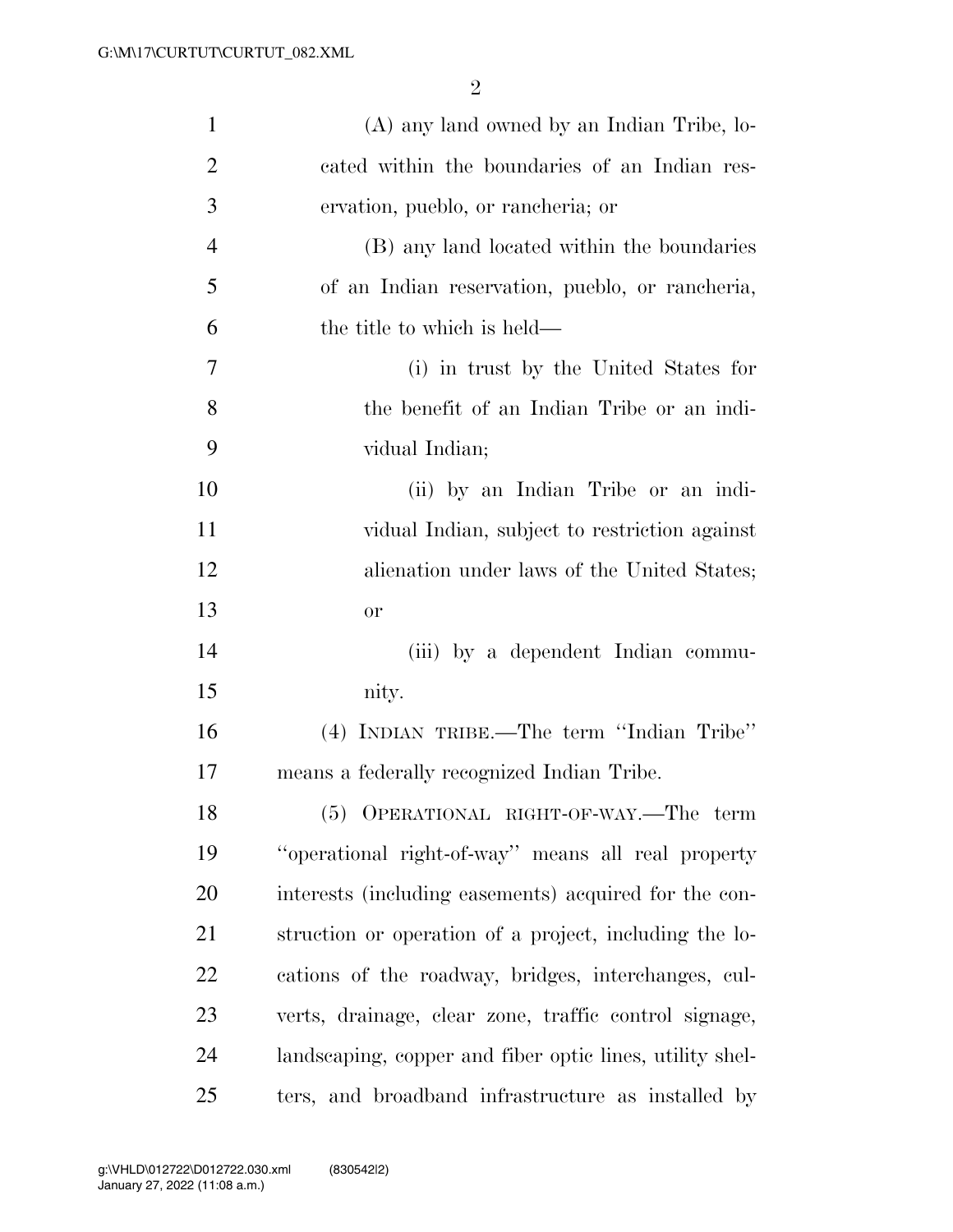| $\mathbf{1}$   | broadband providers, and any rest areas with direct        |
|----------------|------------------------------------------------------------|
| $\overline{2}$ | access to a controlled access highway or the National      |
| 3              | Highway System.                                            |
| $\overline{4}$ | (6) SECRETARY CONCERNED.—The term "Sec-                    |
| 5              | retary concerned" means—                                   |
| 6              | (A) the Secretary of Agriculture (acting                   |
| 7              | through the Chief of the Forest Service), with             |
| 8              | respect to National Forest System land; and                |
| 9              | (B) the Secretary of the Interior, with re-                |
| 10             | spect to land managed by the Department of                 |
| 11             | the Interior (including land held in trust for an          |
| 12             | Indian Tribe).                                             |
| 13             | SEC. 71202. STATE OR TRIBAL PERMITTING AUTHORITY.          |
| 14             | (a) IN GENERAL.—The Secretary concerned shall es-          |
| 15             | tablish (or in the case where both Department of the Inte- |
| 16             | rior and National Forest System land would be affected,    |
| 17             | shall jointly establish) a voluntary program under which   |
| 18             | any State or Indian Tribe may offer, and the Secretary     |
| 19             | concerned may agree, to enter into a memorandum of un-     |
| 20             | derstanding to allow for the State or Indian Tribe to pre- |
| 21             | pare environmental analyses required under the National    |
| 22             | Environmental Policy Act of 1969 (42 U.S.C. 4321 et        |
| 23             | seq.) for the permitting of broadband projects within an   |
| 24             | operational right-of-way on National Forest System land,   |
| 25             | land managed by the Department of the Interior, and In-    |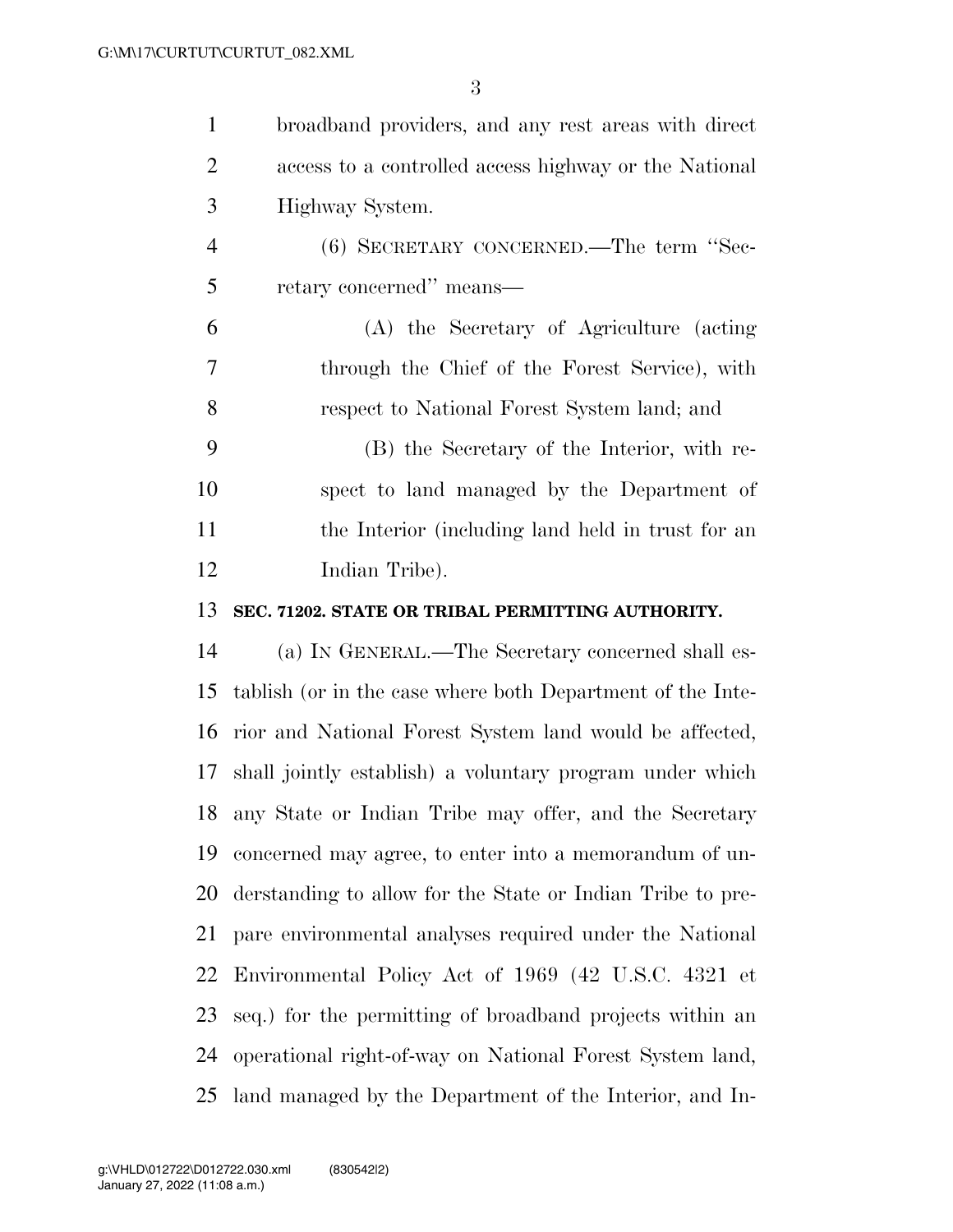dian Lands. Under such a memorandum of understanding, an Indian Tribe or State may volunteer to cooperate with the signatories to the memorandum in the preparation of the analyses required under the National Environmental Policy Act of 1969.

(b) ASSUMPTION OF RESPONSIBILITIES.—

 (1) IN GENERAL.—In entering into a memo- randum of understanding under this section, the Secretary concerned may assign to the State or In- dian Tribe, and the State or Indian Tribe may agree to assume, all or part of the responsibilities of the Secretary concerned for environmental analyses under the National Environmental Policy Act of 1969 (42 U.S.C. 4321 et seq.).

 (2) STATE OR INDIAN TRIBE RESPONSI-BILITY.—

 (A) IN GENERAL.—A State or Indian Tribe that assumes any responsibility under paragraph (1) shall be subject to the same pro- cedural and substantive requirements as would apply if the responsibility were carried out by 22 the Secretary concerned.

23 (B) EFFECT OF ASSUMPTION OF RESPON- SIBILITY.—A State or Indian Tribe that as-sumes any responsibility, including financial re-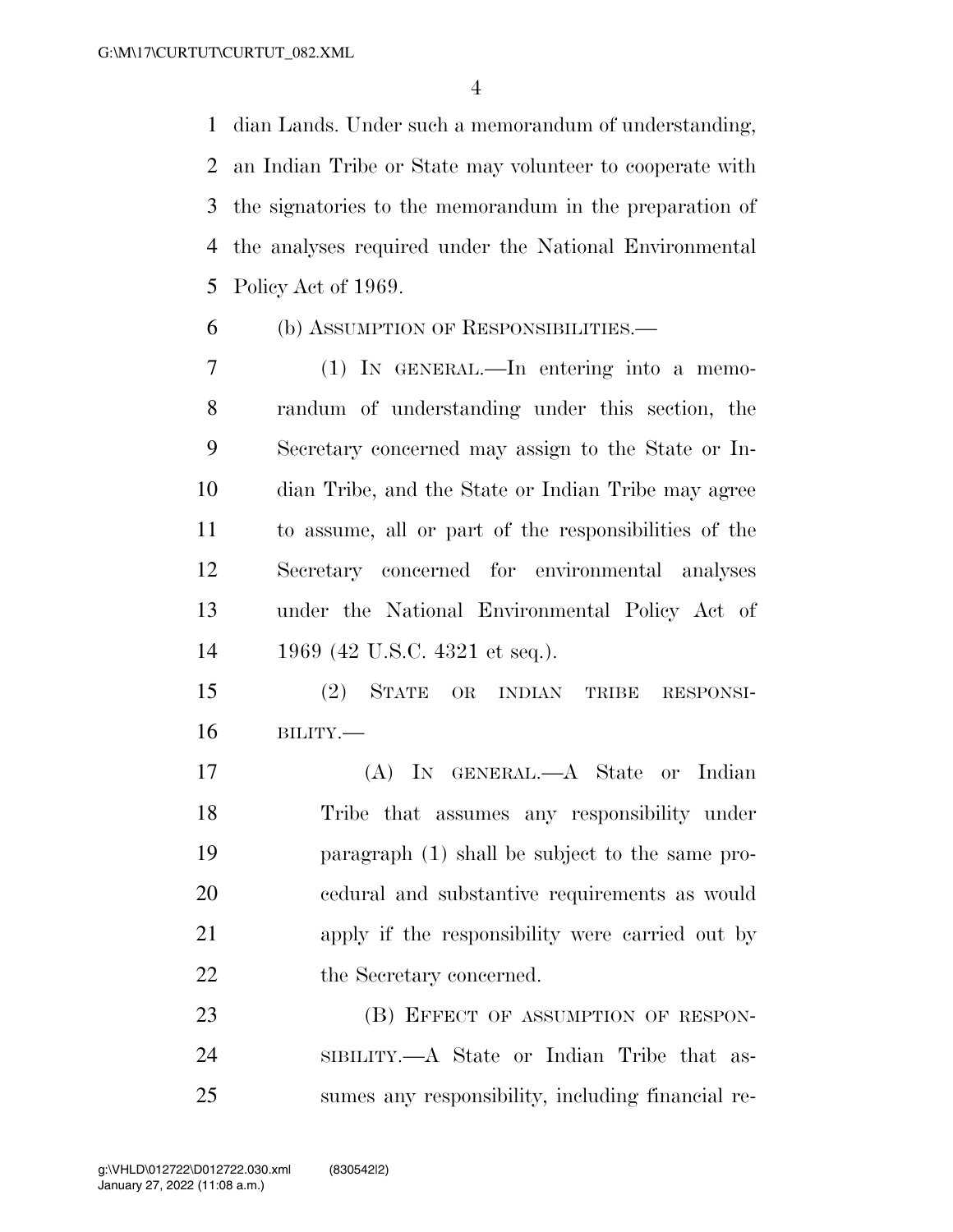sponsibility, under paragraph (1) shall be solely responsible and solely liable for carrying out, in lieu of the Secretary concerned, the responsibil- ities assumed under that paragraph until the date on which the program is terminated under subsection (g).

 (C) ENVIRONMENTAL REVIEW.—A State or Indian Tribe that assumes any responsibility under paragraph (1) shall comply with the envi- ronmental review procedures under parts 1500– 11 1508 of title 40, Code of Federal Regulations (or successor regulations), and the regulations of the Secretary concerned.

 (3) FEDERAL RESPONSIBILITY.—Any responsi- bility of the Secretary concerned described in para- graph (1) that is not explicitly assumed by the State or Indian Tribe in the memorandum of under- standing shall remain the responsibility of the Sec-retary concerned.

 (c) OFFER AND NOTIFICATION.—A State or Indian Tribe that intends to offer to enter into a memorandum of understanding under this section shall provide to the Secretary concerned notice of the intent of the State or Indian Tribe not later than 90 days before the date on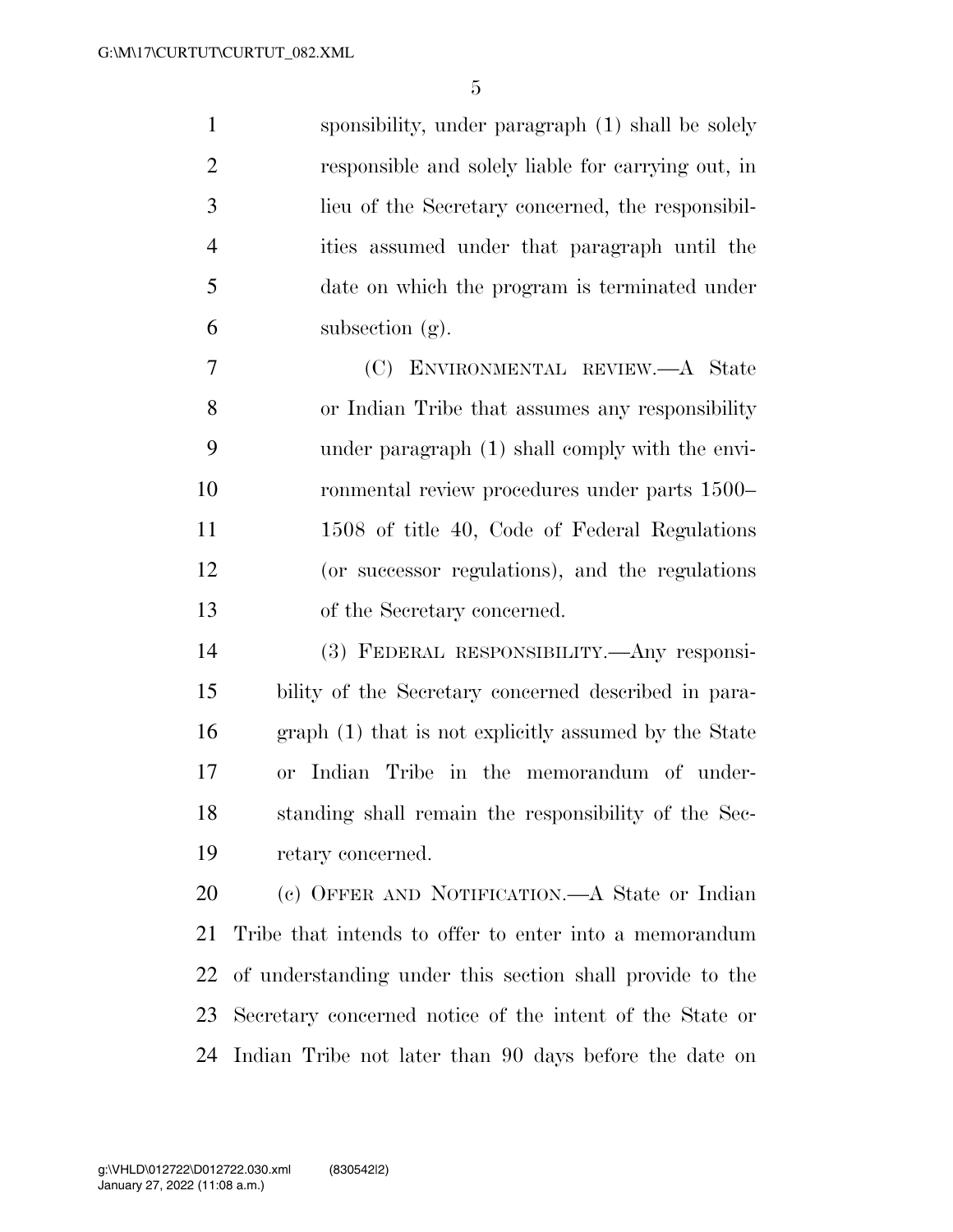which the State or Indian Tribe submits a formal written offer to the Secretary concerned.

- (d) TRIBAL CONSULTATION.—Within 90 days of en- tering into any memorandum of understanding with a State, the Secretary concerned shall initiate consultation with relevant Indian Tribes.
- (e) MEMORANDUM OF UNDERSTANDING.—A memo- randum of understanding entered into under this section shall—
- (1) be executed by the Governor or the Gov- ernor's designee, or in the case of an Indian Tribe, by an officer designated by the governing body of the Indian Tribe;

(2) be for a term not to exceed 10 years;

 (3) be in such form as the Secretary concerned may prescribe;

(4) provide that the State or Indian Tribe—

 (A) agrees to assume all or part of the re- sponsibilities of the Secretary concerned de-20 seribed in subsection  $(b)(1)$ ;

 (B) expressly consents, including through 22 the adoption of express waivers of sovereign im- munity, on behalf of the State or Indian Tribe, to accept the jurisdiction of the Federal courts for the compliance, discharge, and enforcement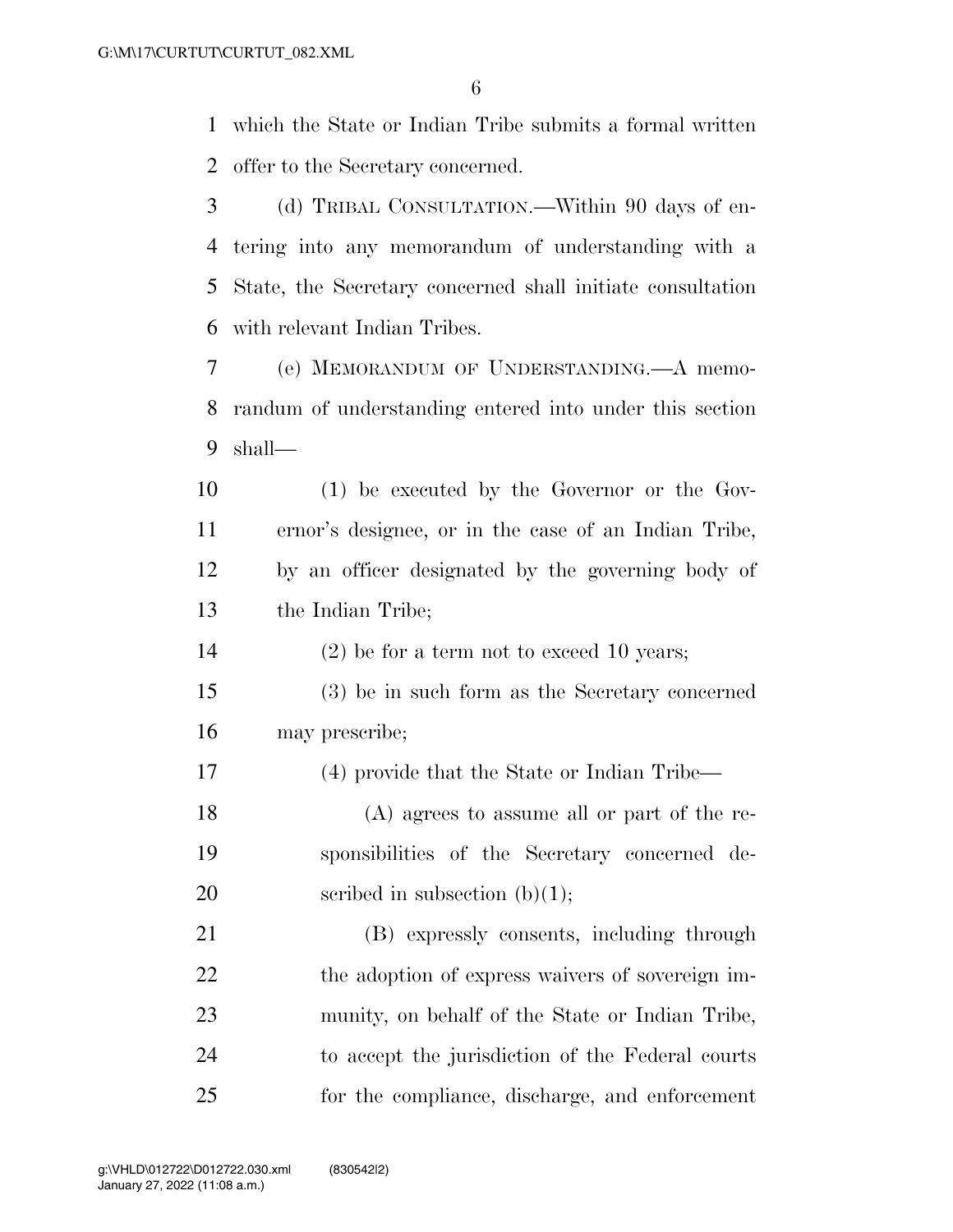| $\mathbf{1}$   | of any responsibility of the Secretary concerned   |
|----------------|----------------------------------------------------|
| $\overline{2}$ | assumed by the State or Indian Tribe;              |
| 3              | (C) certify that State laws and regulations,       |
| $\overline{4}$ | with respect to States, or Tribal laws and regu-   |
| 5              | lations, with respect to Indian Tribes, are in ef- |
| 6              | fect that—                                         |
| 7              | (i) authorize the State or Indian Tribe            |
| 8              | to take the actions necessary to carry out         |
| 9              | the responsibilities being assumed; and            |
| 10             | (ii) are comparable to section 552 of              |
| 11             | title 5, United States Code, including pro-        |
| 12             | viding that any decision regarding the pub-        |
| 13             | lic availability of a document under the           |
| 14             | State laws is reviewable by a court of com-        |
| 15             | petent jurisdiction;                               |
| 16             | (D) agrees to maintain the financial re-           |
| 17             | sources necessary to carry out the responsibil-    |
| 18             | ities being assumed;                               |
| 19             | (E) agrees to provide to the Secretary con-        |
| 20             | cerned any information the Secretary concerned     |
| 21             | considers necessary to ensure that the State or    |
| <u>22</u>      | Indian Tribe is adequately carrying out the re-    |
| 23             | sponsibilities assigned to and assumed by the      |
| 24             | State or Indian Tribe;                             |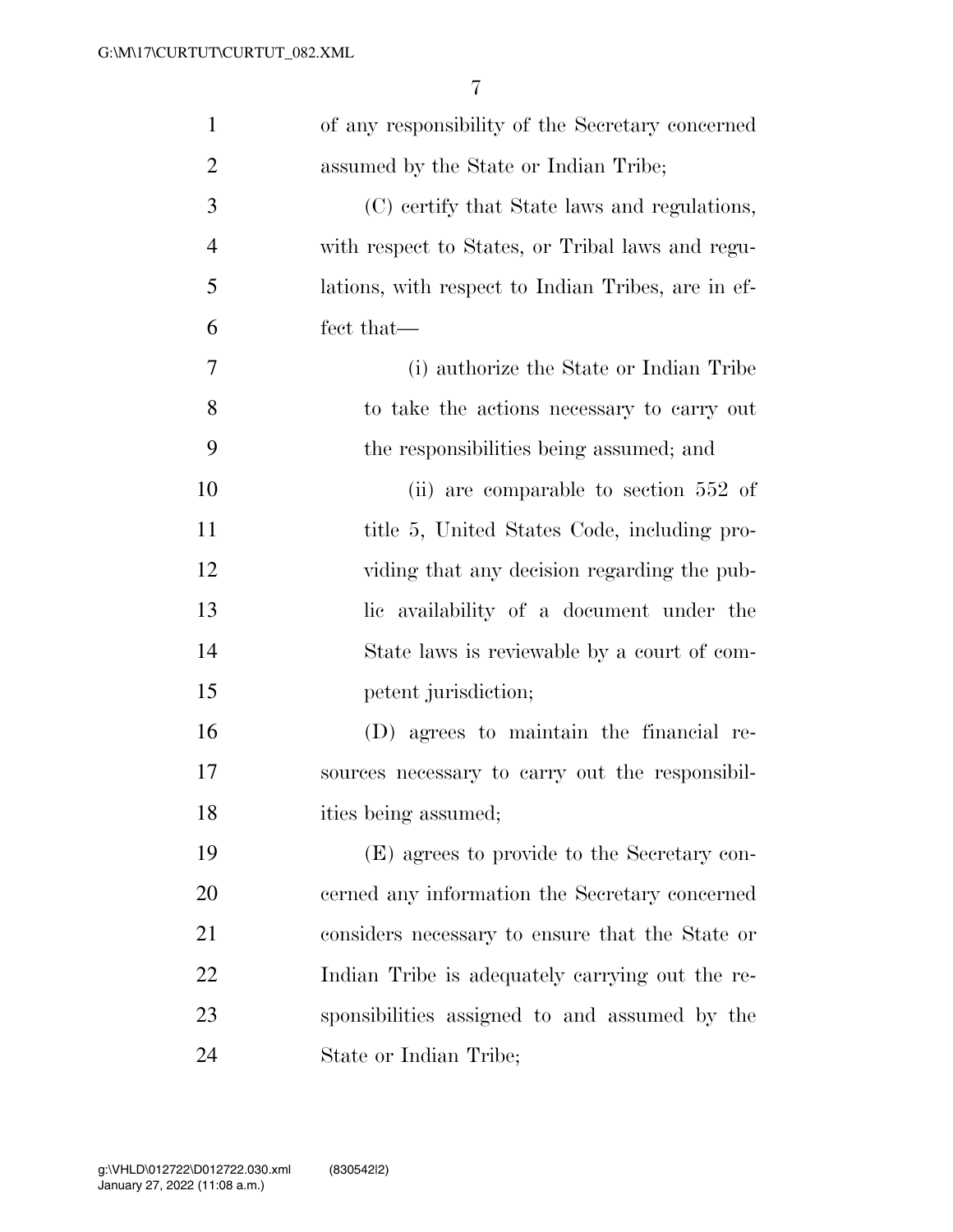| $\mathbf{1}$   | (F) agrees to return revenues generated              |
|----------------|------------------------------------------------------|
| $\overline{2}$ | from the use of public lands authorized under        |
| 3              | this section to the United States annually, in       |
| $\overline{4}$ | accordance with the Federal Land Policy Man-         |
| 5              | agement Act of 1976 (43 U.S.C. 1701 et seq.);        |
| 6              | and                                                  |
| 7              | (G) agrees to send a copy of all author-             |
| 8              | izing documents to the United States for proper      |
| 9              | notation and record keeping;                         |
| 10             | (5) prioritize and expedite any analyses under       |
| 11             | the National Environmental Policy Act of 1969 (42)   |
| 12             | U.S.C. 4321 et seq.) under the memorandum of un-     |
| 13             | derstanding;                                         |
| 14             | (6) not be granted to a State on Indian Lands        |
| 15             | without the consent of the relevant Indian Tribe;    |
| 16             | and                                                  |
| 17             | (7) not be granted to an Indian Tribe on State       |
| 18             | lands without the consent of the relevant State.     |
| 19             | (f) LIMITATION.—Nothing in this section permits a    |
| 20             | State or Indian Tribe to assume—                     |
| 21             | (1) any rulemaking authority of the Secretary        |
| 22             | concerned under any Federal law; and                 |
| 23             | (2) Federal Government responsibilities for gov-     |
| 24             | ernment-to-government consultation<br>with<br>Indian |
| 25             | Tribes.                                              |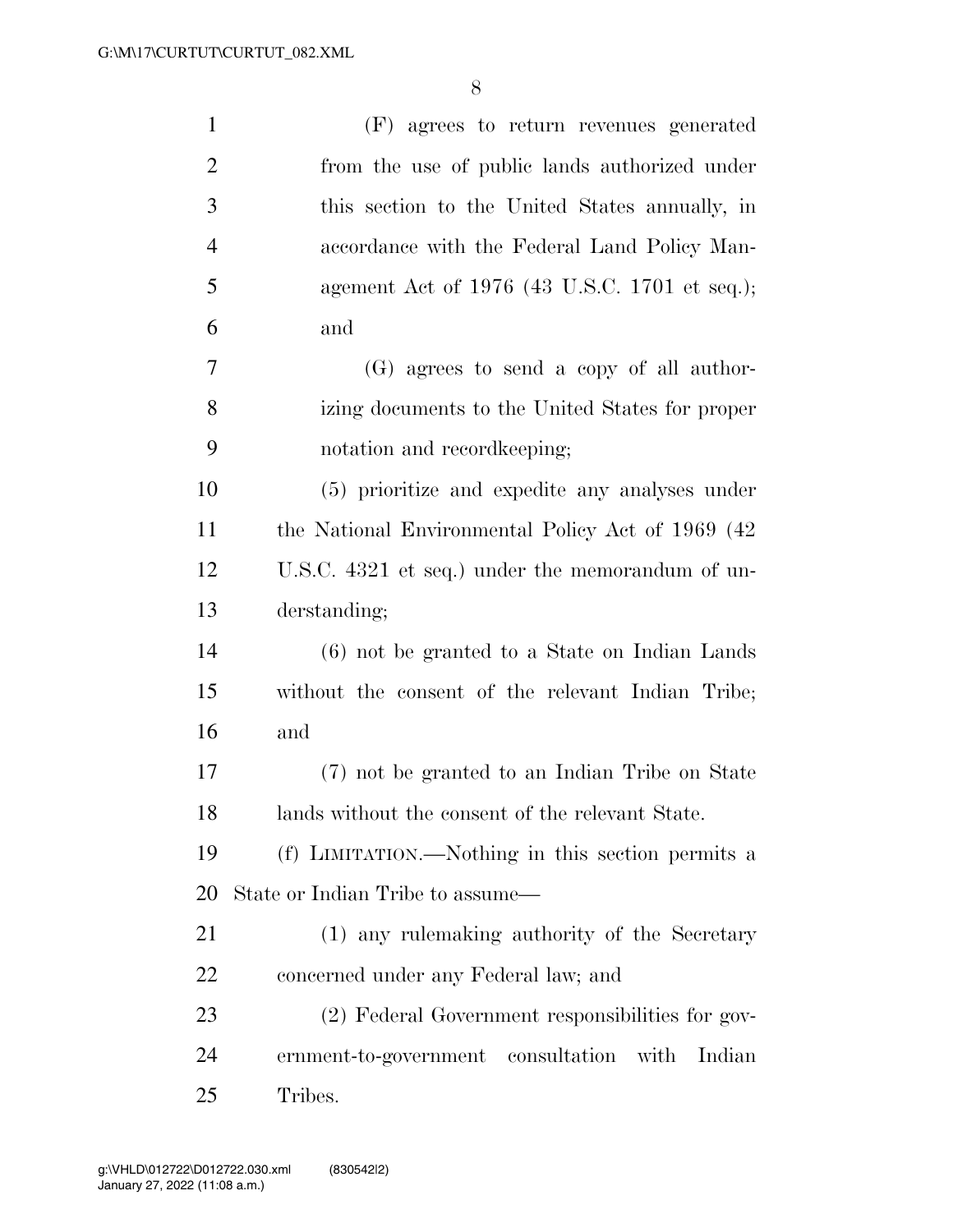| $\mathbf{1}$   | $(g)$ TERMINATION.—                                 |
|----------------|-----------------------------------------------------|
| $\overline{2}$ | (1) TERMINATION BY THE SECRETARY.—The               |
| 3              | Secretary concerned may terminate the participation |
| $\overline{4}$ | of any State or Indian Tribe in the program estab-  |
| 5              | lished under this section if—                       |
| 6              | (A) the Secretary concerned determines              |
| 7              | that the State or Indian Tribe is not adequately    |
| 8              | carrying out the responsibilities assigned to and   |
| 9              | assumed by the State or Indian Tribe;               |
| 10             | (B) the Secretary concerned provides to             |
| 11             | the State or Indian Tribe—                          |
| 12             | (i) notification of the determination of            |
| 13             | noncompliance; and                                  |
| 14             | (ii) a period of at least 30 days during            |
| 15             | which to take such corrective action as the         |
| 16             | Secretary concerned determines is nec-              |
| 17             | essary to comply with the applicable agree-         |
| 18             | ment; and                                           |
| 19             | (C) the State or Indian Tribe, after the no-        |
| 20             | tification and period provided under subpara-       |
| 21             | graph (B), fails to take satisfactory corrective    |
| 22             | action, as determined by the Secretary con-         |
| 23             | cerned.                                             |
| 24             | (2) TERMINATION BY THE STATE OR INDIAN              |
| 25             | TRIBE.—A State or Indian Tribe may terminate the    |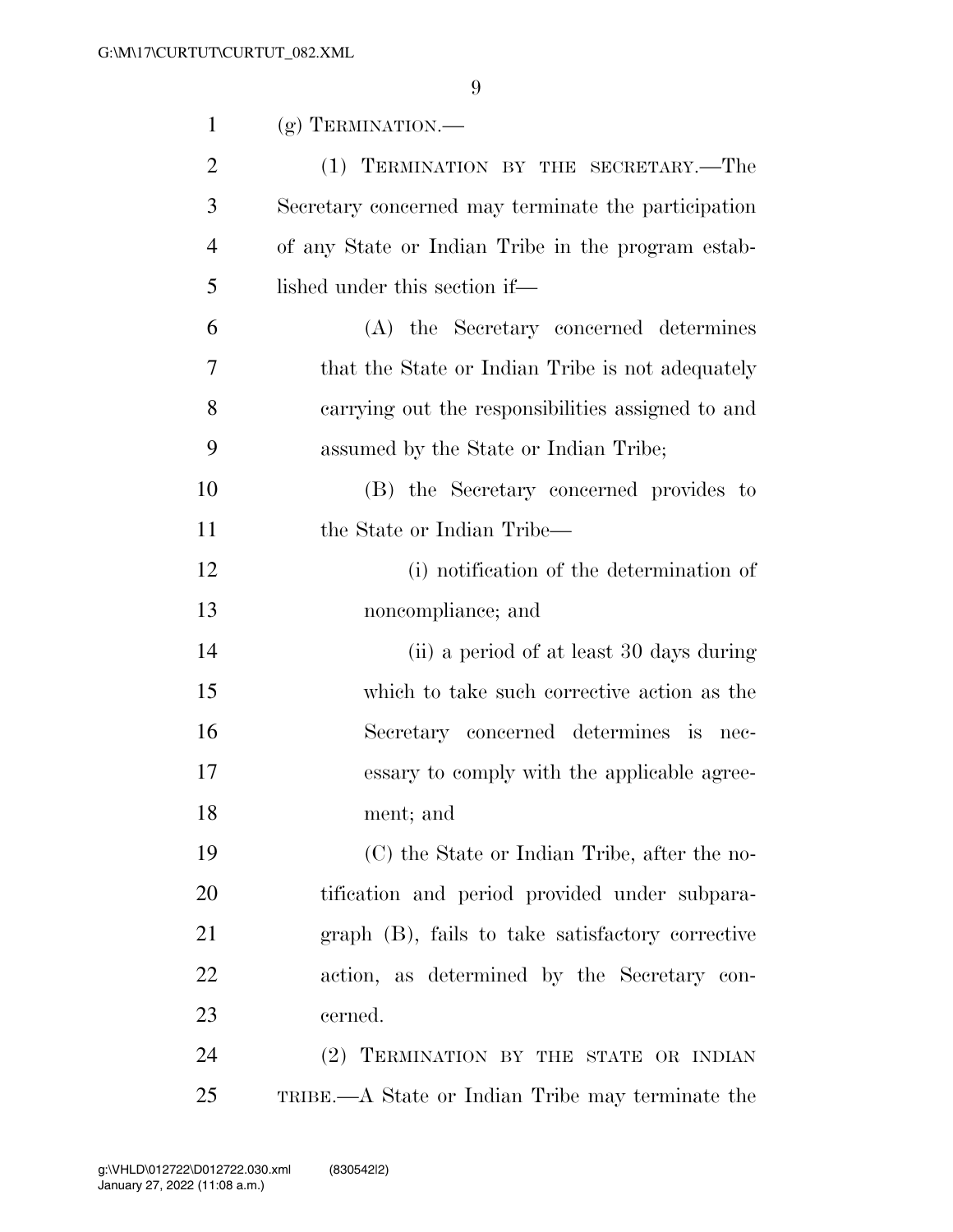participation of the State or Indian Tribe in the pro- gram established under this section at any time by providing to the Secretary concerned a notice of in- tent to terminate by not later than the date that is 90 days before the date of termination.

 (3) TERMINATION OF MEMORANDUM OF UN- DERSTANDING WITH STATE OR INDIAN TRIBE.—A State or an Indian Tribe may terminate a joint memorandum of understanding under this section at any time by providing to the Secretary concerned a notice of intent to terminate by no later than the date that is 90 days before the date of termination. **SEC. 71203. FEDERAL BROADBAND PERMIT COORDINATION.** 

 (a) ESTABLISHMENT.—The Secretary concerned shall establish a broadband permit streamlining team com- prised of qualified staff under subsection (b)(4) in each State or regional office that has been delegated responsi-bility for issuing permits for broadband projects.

(b) MEMORANDUM OF UNDERSTANDING.—

20 (1) IN GENERAL.—Not later than 90 days after 21 the date of enactment of this Act, the Secretary con- cerned, in consultation with the National Conference of State Historic Preservation Officers and the Na-tional Tribal Historic Preservation Officers Associa-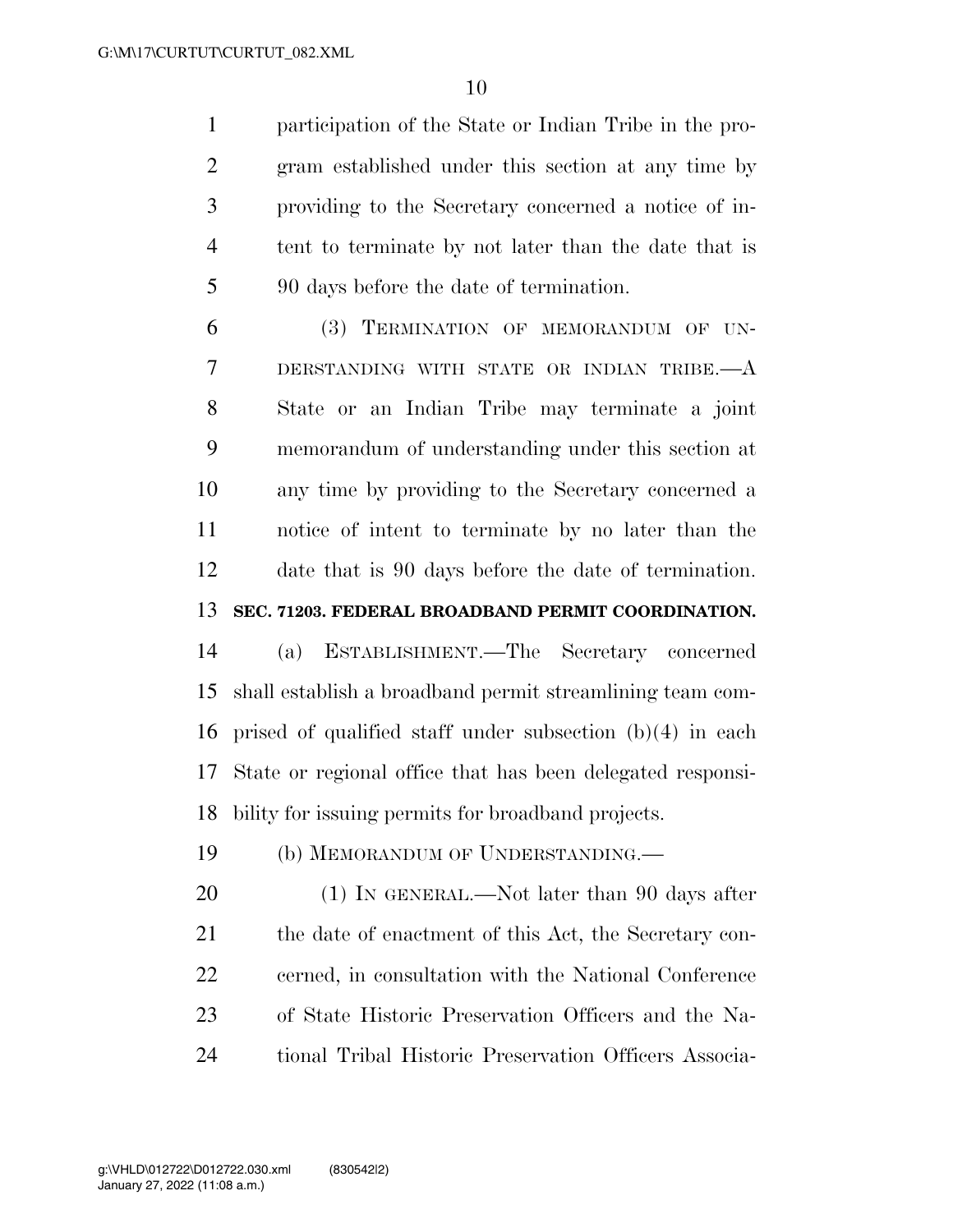| $\mathbf{1}$   | tion, shall enter into a memorandum of under-      |
|----------------|----------------------------------------------------|
| $\overline{2}$ | standing to carry out this section with—           |
| 3              | (A) the Secretary of Agriculture or of the         |
| $\overline{4}$ | Interior, as appropriate;                          |
| 5              | (B) the Director of the Bureau of Indian           |
| 6              | Affairs; and                                       |
| $\tau$         | (C) the Director of the United States Fish         |
| 8              | and Wildlife Service.                              |
| 9              | $(2)$ PURPOSE.—The purpose of the memo-            |
| 10             | randum of understanding under paragraph (1) is to  |
| 11             | coordinate and expedite permitting decisions for   |
| 12             | broadband projects.                                |
| 13             | (3) STATE OR TRIBAL PARTICIPATION.—The             |
| 14             | Secretary concerned may request that the Governor  |
| 15             | of any State or the officer designated by the gov- |
| 16             | erning body of the Indian Tribe with one or more   |
| 17             | broadband projects be a party to the memorandum    |
| 18             | of understanding under paragraph (1).              |
| 19             | (4) DESIGNATION OF QUALIFIED STAFF.—               |
| 20             | (A) IN GENERAL.—Not later than 30 days             |
| 21             | after the date of entrance into the memo-          |
| 22             | randum of understanding under paragraph (1),       |
| 23             | the head of each Federal agency that is a party    |
| 24             | to the memorandum of understanding (other          |
| 25             | than the Secretary concerned) may, if the head     |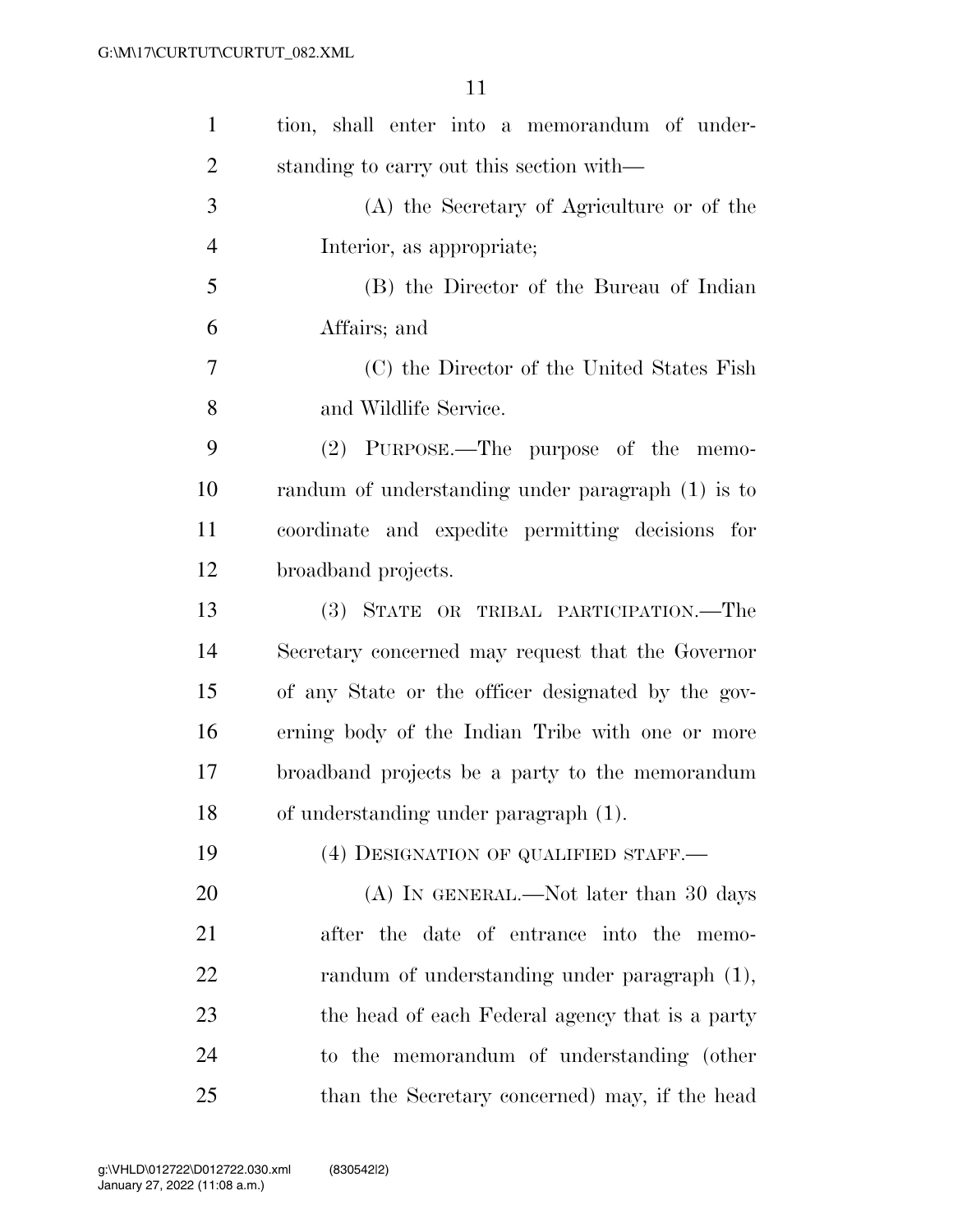| $\mathbf{1}$   | of the Federal agency determines it to be ap-   |
|----------------|-------------------------------------------------|
| $\overline{2}$ | propriate, designate to each State or regional  |
| 3              | office an employee of that Federal agency with  |
| $\overline{4}$ | expertise in regulatory issues relating to that |
| 5              | Federal agency, including, as applicable, par-  |
| 6              | ticular expertise in—                           |
| $\overline{7}$ | (i) planning under the Forest and               |
| 8              | Rangeland Renewable Resources Planning          |
| 9              | Act of 1974 (16 U.S.C. 1600 et seq.) and        |
| 10             | planning under the Federal Land Policy          |
| 11             | and Management Act of 1976 (43 U.S.C.           |
| 12             | 1701 et seq.);                                  |
| 13             | (ii) the preparation of analyses under          |
| 14             | the National Environmental Policy Act of        |
| 15             | 1969 (42 U.S.C. 4321 et seq.); or               |
| 16             | (iii) consultation and the preparation          |
| 17             | of biological opinions under section 7 of       |
| 18             | the Endangered Species Act of 1973 (16)         |
| 19             | U.S.C. 1536).                                   |
| 20             | (B) DUTIES.—Each employee designated            |
| 21             | under subparagraph $(A)$ shall—                 |
| 22             | (i) be responsible for any issue relat-         |
| 23             | ing to any broadband project within the ju-     |
| 24             | risdiction of the State or regional office      |